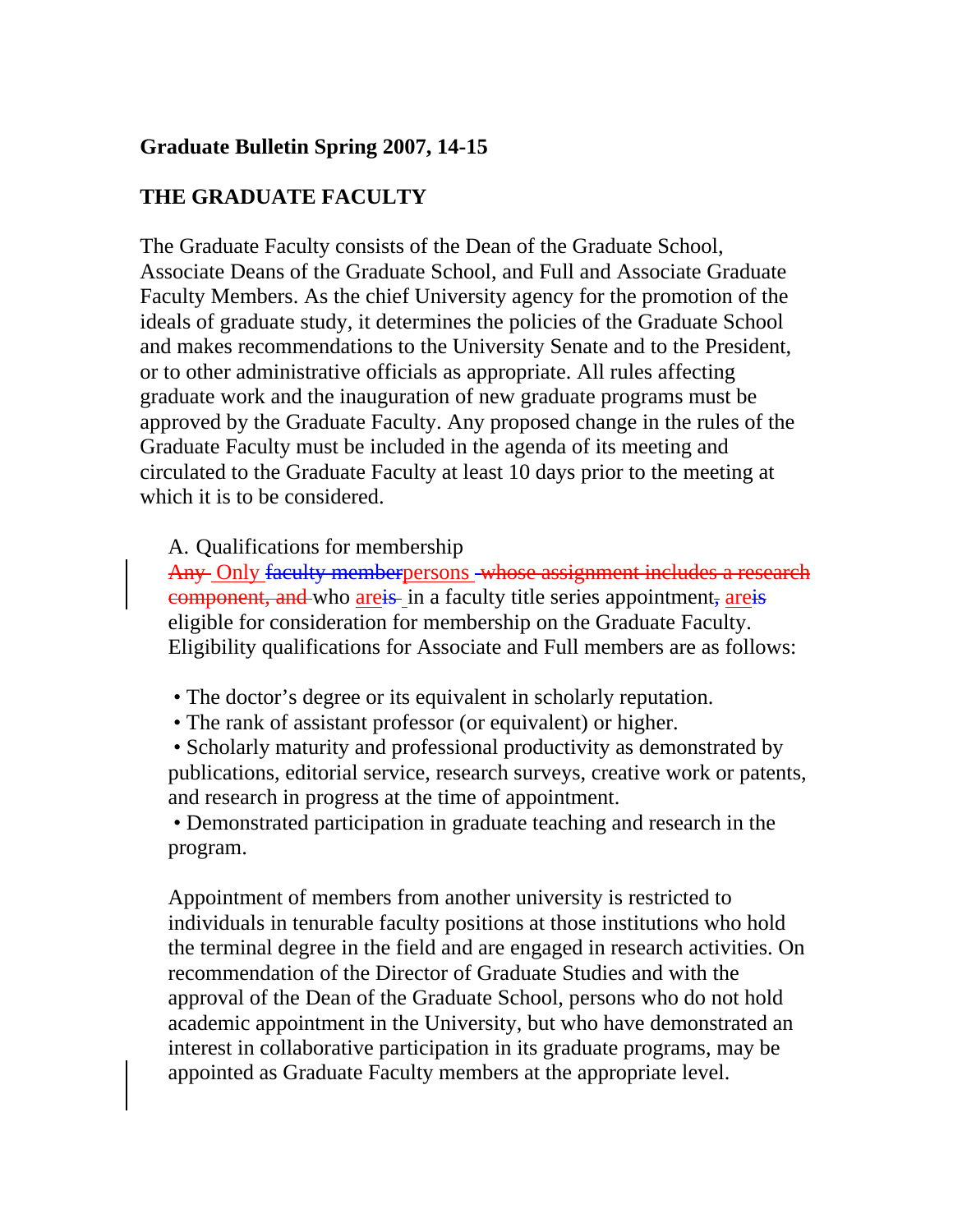## B. Appointment of Members of the Gradate Faculty

The Dean of the Graduate School may confer membership in the Graduate Faculty, to persons proposed for membership by the college deans, department chairpersons, and directors of graduate study, upon the recommendation of the graduate faculty of the respective graduate program (Gov. Regs. VII.A.3 (a)). Faculty may be appointed in multiple programs, with primary and secondary appointments.

## 1. Associate Members

Associate membership by University is limited to a term of six years with reappointment possible after review by the graduate program faculty and the Dean of the Graduate School. Associate membership for those from other universities is limited to  $a$ -renewable three-year terms.

## 2. Full members

Appointment to Full Graduate Faculty membership is made by the Dean of the Graduate School upon nomination by the program's graduate faculty and after consultation with the Graduate Council when required. appropriate. Appointment to full membership is made in one of four ways:

a. Full membership in the primary appointment is granted at the time a University of Kentucky faculty member receives tenure in the Regular Title Series, for those whose primary graduate program appointment is in the tenure-granting department and who holds a terminal degree in the field. If the graduate faculty of a program has voted to enforce further stipulations beyond these requirements for full membership, these stipulations must be reported to both the Dean of the Graduate School and the Graduate Council.

b. Full membership is may be granted to tenured members of other the faculty title series on the recommendation of the program's graduate faculty, the department chairperson and dean, and the approval of the Dean of the Graduate School.

c. Full membership in a graduate program may be granted to tenured faculty members with terminal degrees in other graduate programs and to tenured faculty members in educational units which do not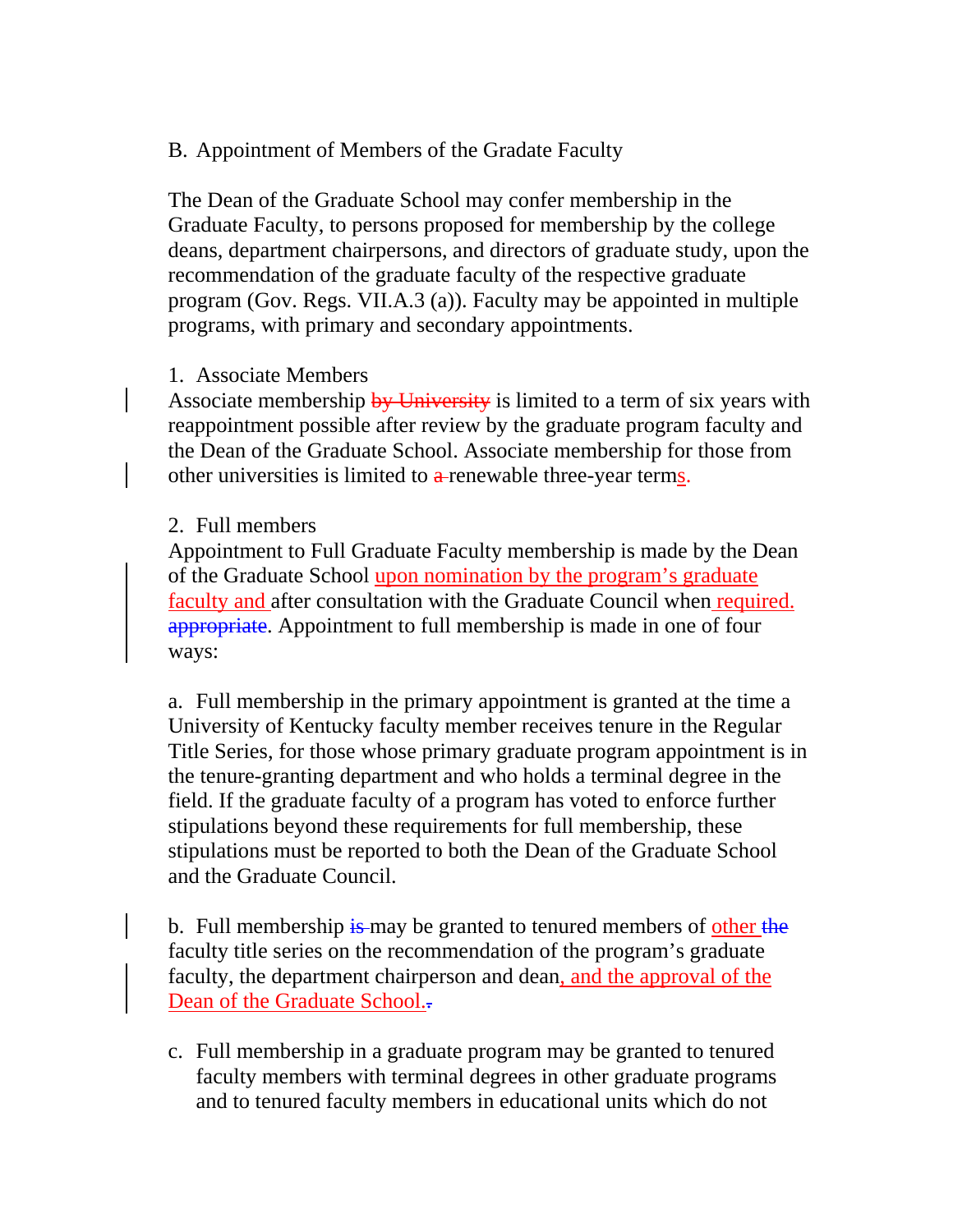grant graduate degrees. The nomination is is made by majority vote of the graduate faculty in the program, and forwarded to the Dean of the Graduate School for approval.

In unique instances, an advanced assistant professor may be nominated by his or her chairperson for full membership in the Graduate Faculty, on the recommendation of the graduate faculty of the program. The Dean of the Graduate School must present these cases to Graduate Council for recommendation. To be considered for this status by Graduate Council, a nominee must meet the following criteria:

• a minimum of 2 years of employment at UK

•-Demonstration of the appropriate level of scholarly research and productivity and important contributions to the graduate program, including graduate teaching.

C. Change in Membership Status

Once Full graduate faculty status is attained, membership is continuous unless either specific provision otherwise was made at the time of the original appointment or a change in status is recommended by a majority vote of the graduate faculty of the program. The Dean of the Graduate School may seeks advisement from Graduate Council on the decision to change status. The Dean of the Graduate School may also change the status of a member of graduate faculty for cause.

D. Responsibilities of Members of the Graduate Faculty

Associate members are authorized to teach graduate courses, direct master's theses, serve on and chair master's committees and serve on and co-chair doctoral committees. Full members of the Graduate Faculty are particularly responsible for guidance of graduate student research and study to its completion. The finished work should meet or exceed accepted standards for publication, dissemination or performance within the particular discipline.

Full members participate in the formulation of graduate curricula and policy, and they may include Associate members in those activities.. Administrative officers assigning teaching and other duties to members of the Graduate Faculty who are taking an active part in the graduate program (i.e., are heavily engaged in directing theses and dissertations, carrying on productive